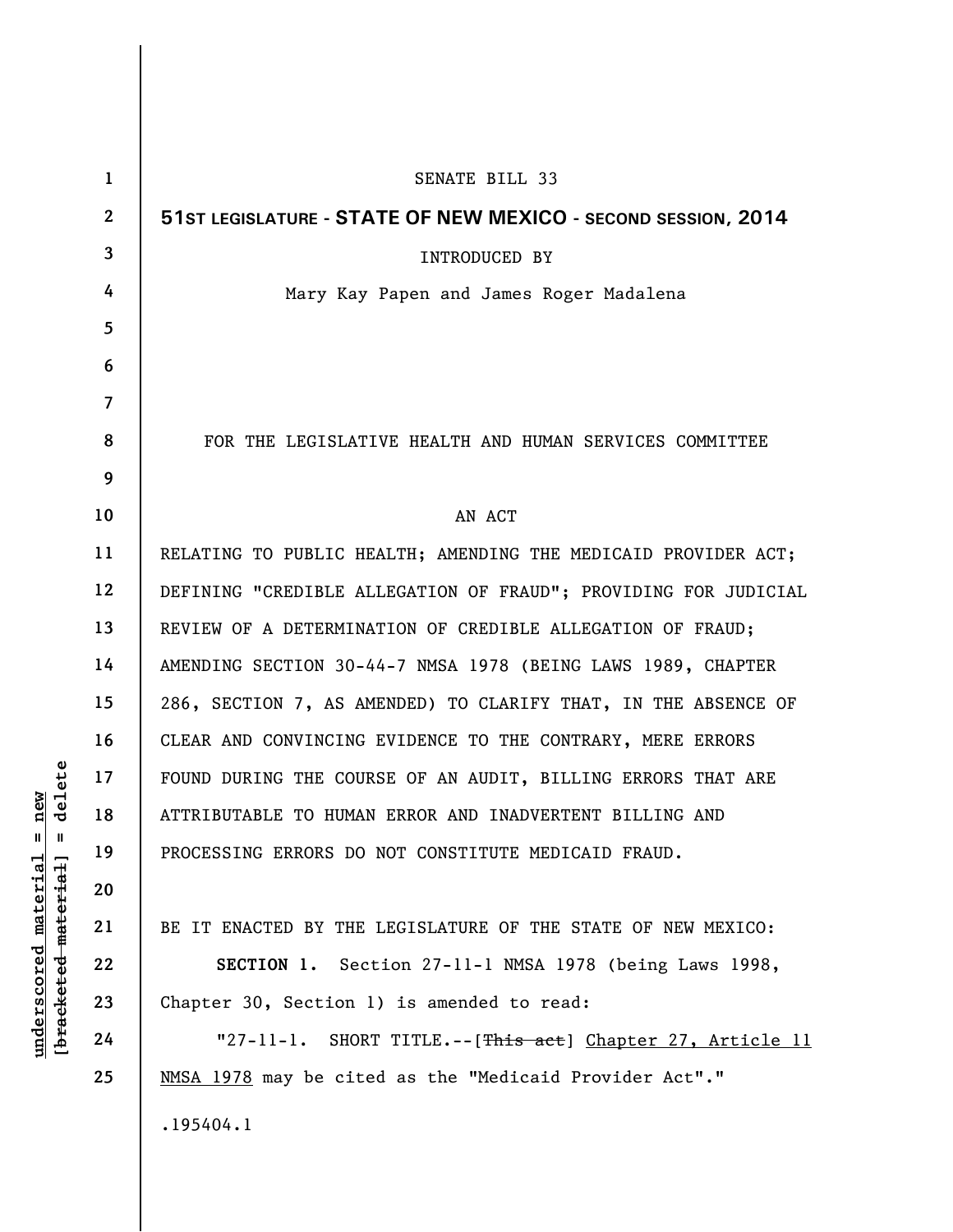| $\mathbf{1}$     | SECTION 2. Section 27-11-2 NMSA 1978 (being Laws 1998,               |
|------------------|----------------------------------------------------------------------|
| $\boldsymbol{2}$ | Chapter 30, Section 2) is amended to read:                           |
| 3                | "27-11-2. DEFINITIONS.--As used in the Medicaid Provider             |
| 4                | Act:                                                                 |
| 5                | A. "credible allegation of fraud" means an                           |
| 6                | allegation of medicaid fraud, as defined in Subsection A of          |
| 7                | Section 30-44-7 NMSA 1978, that has been verified as credible        |
| 8                | by the department:                                                   |
| 9                | (1) considering the totality of the facts and                        |
| 10               | circumstances surrounding any particular allegation or set of        |
| 11               | allegations;                                                         |
| 12               | (2) based upon a careful review of all                               |
| 13               | allegations, facts and evidence; and                                 |
| 14               | (3) accompanied by sufficient indicia of                             |
| 15               | reliability to justify a decision by the department to refer a       |
| 16               | medicaid provider or other person to the attorney general for        |
| 17               | further investigation;                                               |
| 18               | $[A1]$ B. "department" means the human services                      |
| 19               | department;                                                          |
| 20               | $[\frac{B}{\sqrt{b}}]$ C. "managed care organization" means a person |
| 21               | eligible to enter into risk-based prepaid capitation agreements      |
| 22               | with the department to provide health care and related               |
| 23               | services;                                                            |
| 24               | $[\theta_{\bullet}]$ D. "medicaid" means the medical assistance      |
| 25               | program established pursuant to Title 19 of the federal Social       |
|                  | .195404.1                                                            |
|                  | $-2-$                                                                |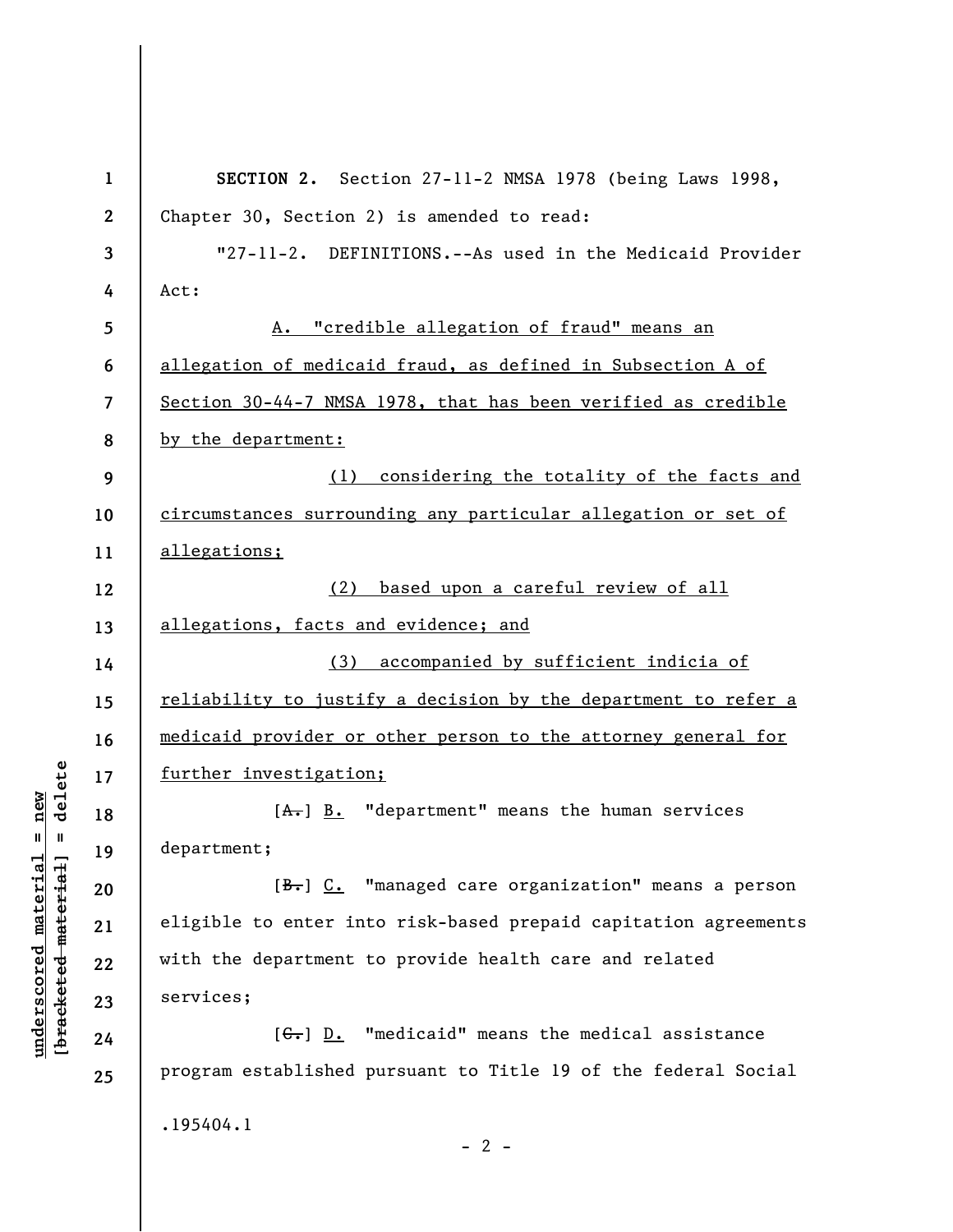| $\mathbf{1}$     | Security Act and regulations issued pursuant to that act;              |
|------------------|------------------------------------------------------------------------|
| $\boldsymbol{2}$ | [D.] E. "medicaid provider" means a person,                            |
| 3                | including a managed care organization, operating under contract        |
| 4                | with the department to provide medicaid-related services to            |
| 5                | recipients;                                                            |
| 6                | [E.] F. "person" means an individual or other legal                    |
| $\overline{7}$   | entity;                                                                |
| 8                | $[F-]$ $G.$ "recipient" means a person whom the                        |
| 9                | department has determined to be eligible to receive                    |
| 10               | medicaid-related services;                                             |
| 11               | $[\frac{1}{2}, \frac{1}{2}].$ "secretary" means the secretary of human |
| 12               | services; and                                                          |
| 13               | $[H_r] I.$ "subcontractor" means a person who                          |
| 14               | contracts with a medicaid provider to provide medicaid-related         |
| 15               | services to recipients."                                               |
| 16               | SECTION 3. A new section of the Medicaid Provider Act is               |
| 17               | enacted to read:                                                       |
| 18               | "[NEW MATERIAL] CREDIBLE ALLEGATION OF FRAUD--JUDICIAL                 |
| 19               | REVIEW.--                                                              |
| 20               | A. A credible allegation of fraud determination by                     |
| 21               | the department shall be deemed a final decision as defined in          |
| 22               | Section 39-3-1.1 NMSA 1978.                                            |
| 23               | A medicaid provider or other person who is the<br>B.                   |
| 24               | subject of a referral to the attorney general for further              |
| 25               | investigation based upon a credible allegation of fraud may            |
|                  | .195404.1<br>$-3 -$                                                    |

 $[**bracket eted metert et**] = **del et e**$ **[bracketed material] = delete**  $underscored material = new$ **underscored material = new**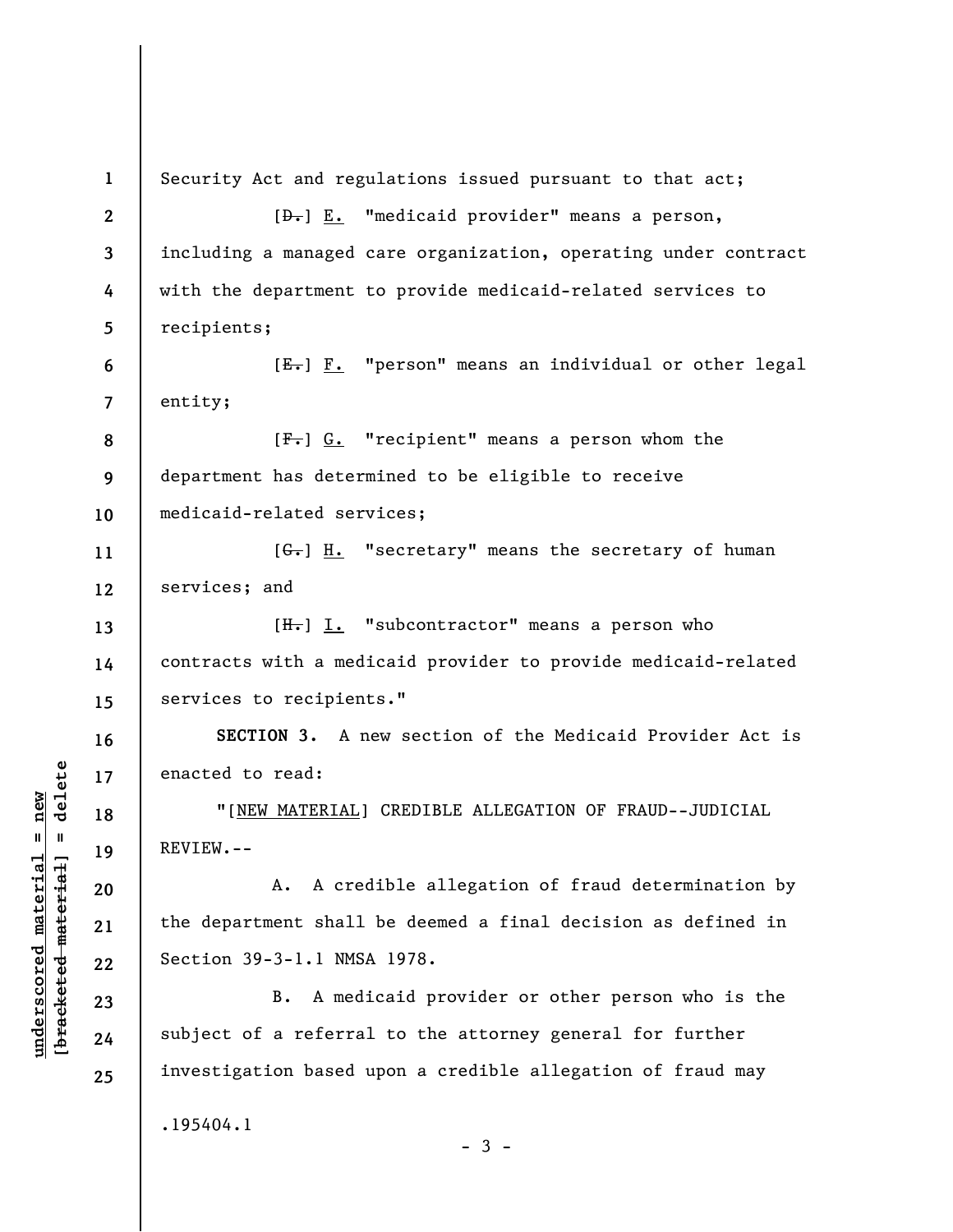**1 2 3 4 5 6 7 8 9 10 11 12 13 14 15 16 17 18 19 20 21 22 23 24 25**  seek judicial review of the department's credible allegation of fraud determination pursuant to Section 39-3-1.1 NMSA 1978." **SECTION 4.** Section 30-44-7 NMSA 1978 (being Laws 1989, Chapter 286, Section 7, as amended) is amended to read: "30-44-7. MEDICAID FRAUD--DEFINED--INVESTIGATION-- PENALTIES.-- A. Medicaid fraud consists of: (1) paying, soliciting, offering or receiving: (a) a kickback or bribe in connection with the furnishing of treatment, services or goods for which payment is or may be made in whole or in part under the program, including an offer or promise to, or a solicitation or acceptance by, a health care official of anything of value with intent to influence a decision or commit a fraud affecting a state or federally funded or mandated managed health care plan; (b) a rebate of a fee or charge made to a provider for referring a recipient to a provider; (c) anything of value, intending to retain it and knowing it to be in excess of amounts authorized under the program, as a precondition of providing treatment, care, services or goods or as a requirement for continued provision of treatment, care, services or goods; or (d) anything of value, intending to retain it and knowing it to be in excess of the rates established under the program for the provision of treatment, .195404.1 - 4 -

**underscored material = new [bracketed material] = delete**

 $\frac{1}{2}$  intereted material = delete  $underscored material = new$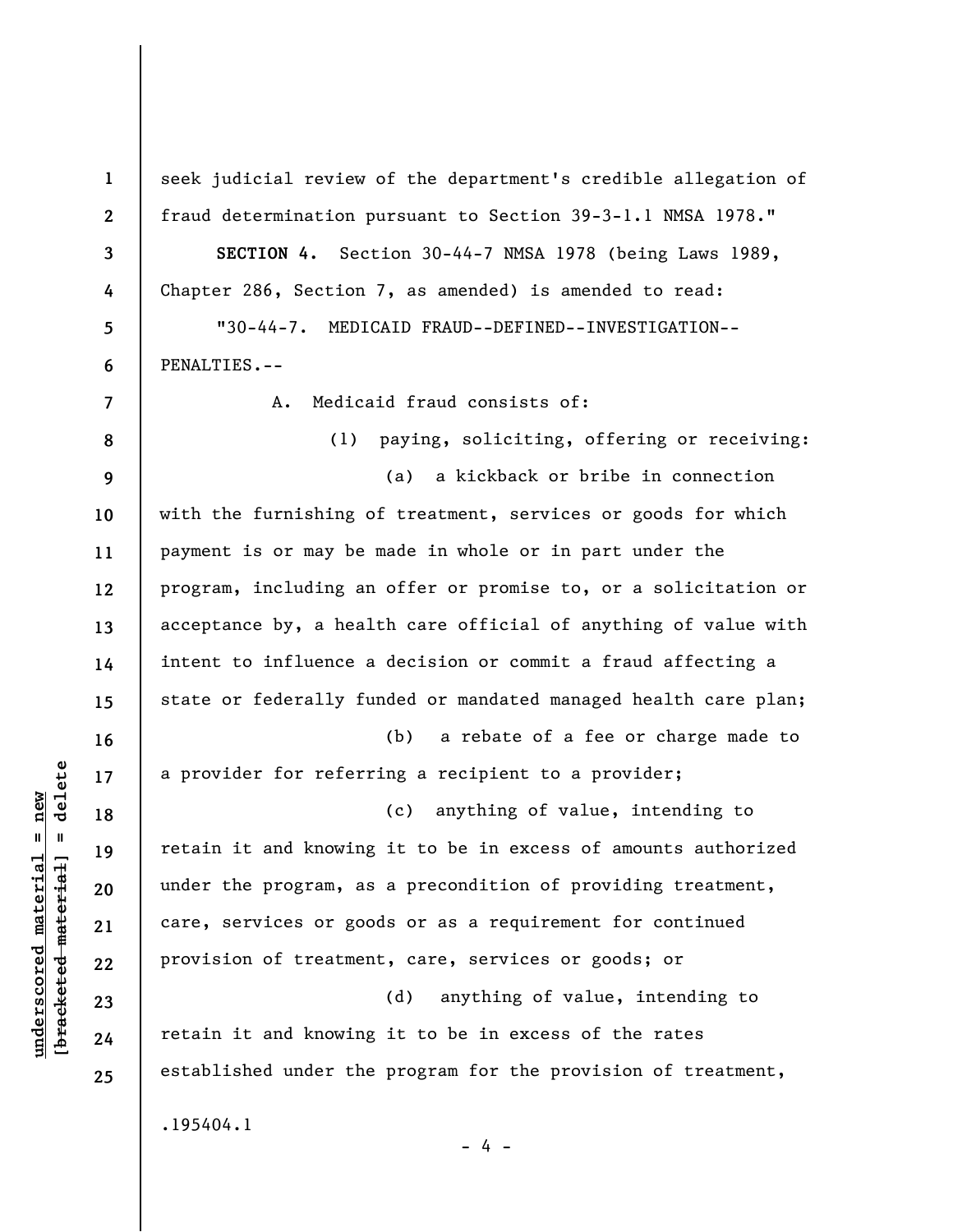**1 2 3 4 5 6 7 8 9 10 11 12 13 14 15 16 17 18 19 20 21 22 23 24 25**  services or goods; (2) providing with intent that a claim be relied upon for the expenditure of public money: (a) treatment, services or goods that have not been ordered by a treating physician; (b) treatment that is substantially inadequate when compared to generally recognized standards within the discipline or industry; or (c) merchandise that has been adulterated, debased or mislabeled or is outdated; (3) presenting or causing to be presented for allowance or payment with intent that a claim be relied upon for the expenditure of public money any false, fraudulent, excessive, multiple or incomplete claim for furnishing treatment, services or goods; or (4) executing or conspiring to execute a plan or action to: (a) defraud a state or federally funded or mandated managed health care plan in connection with the delivery of or payment for health care benefits, including engaging in any intentionally deceptive marketing practice in connection with proposing, offering, selling, soliciting or providing any health care service in a state or federally funded or mandated managed health care plan; or (b) obtain by means of false or .195404.1  $- 5 -$ 

**underscored material = new [bracketed material] = delete**

 $b$ racketed material] = delete  $underscored material = new$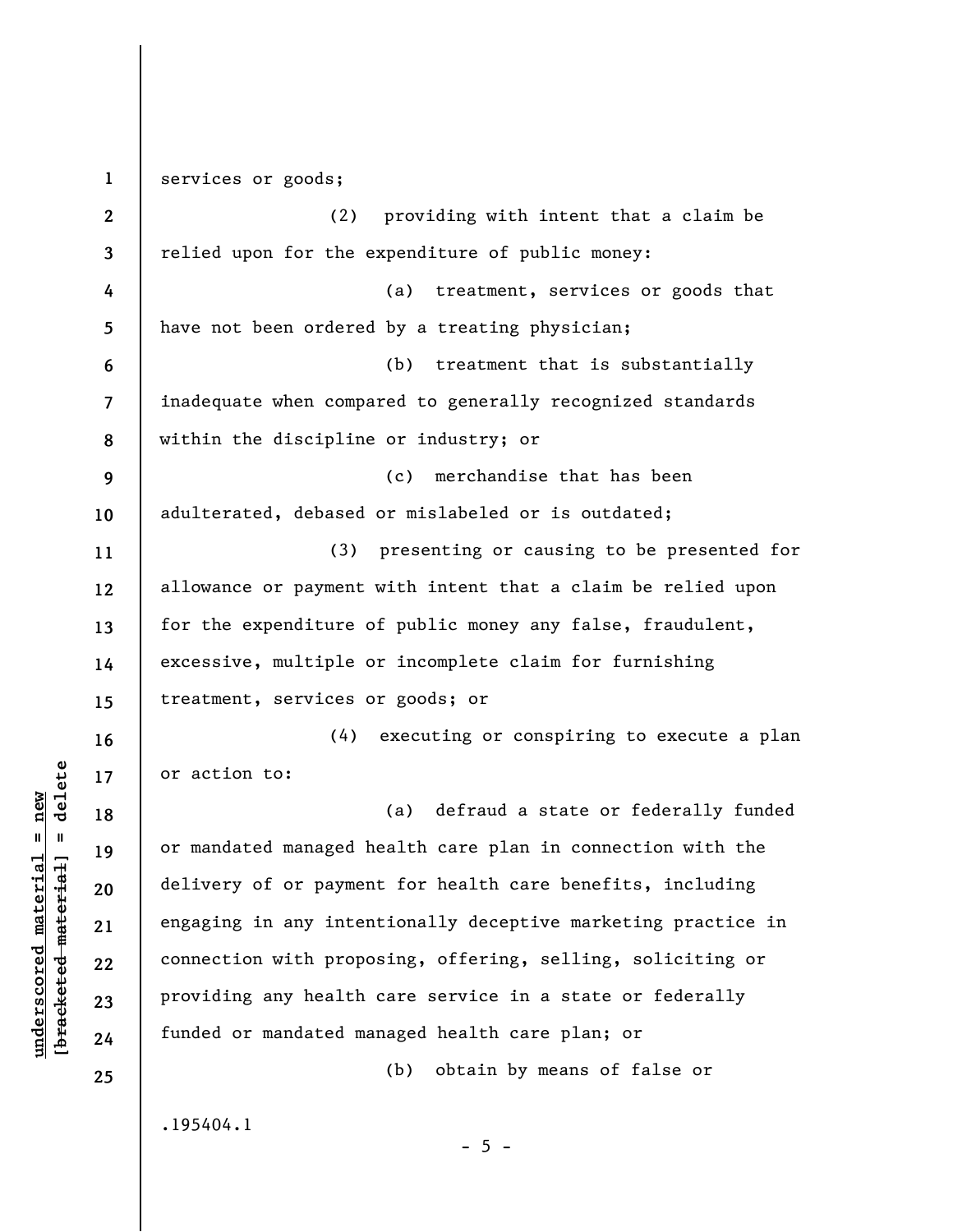**1 2 3 4 5 6 7 8 9 10 11 12 13 14 15 16 17 18 19 20 21 22 23 24 25**  fraudulent representation or promise anything of value in connection with the delivery of or payment for health care benefits that are in whole or in part paid for or reimbursed or subsidized by a state or federally funded or mandated managed health care plan. This includes representations or statements of financial information, enrollment claims, demographic statistics, encounter data, health services available or rendered and the qualifications of persons rendering health care or ancillary services. B. In the absence of clear and convincing evidence to the contrary, the following do not constitute medicaid fraud: (1) mere errors found during the course of an audit; (2) billing errors that are attributable to human error; and (3) inadvertent billing and processing errors.  $[\frac{B-}{\cdot}]\,C.$  Except as otherwise provided for in this section regarding the payment of fines by an entity, whoever commits medicaid fraud as described in Paragraph (1) or (3) of Subsection A of this section is guilty of a fourth degree felony and shall be sentenced pursuant to the provisions of Section 31-18-15 NMSA 1978.  $[G<sub>1</sub>]$   $D<sub>2</sub>$  Except as otherwise provided for in this section regarding the payment of fines by an entity, whoever .195404.1

**underscored material = new [bracketed material] = delete**

 $\frac{1}{2}$  intereted material = delete  $underscored material = new$ 

 $- 6 -$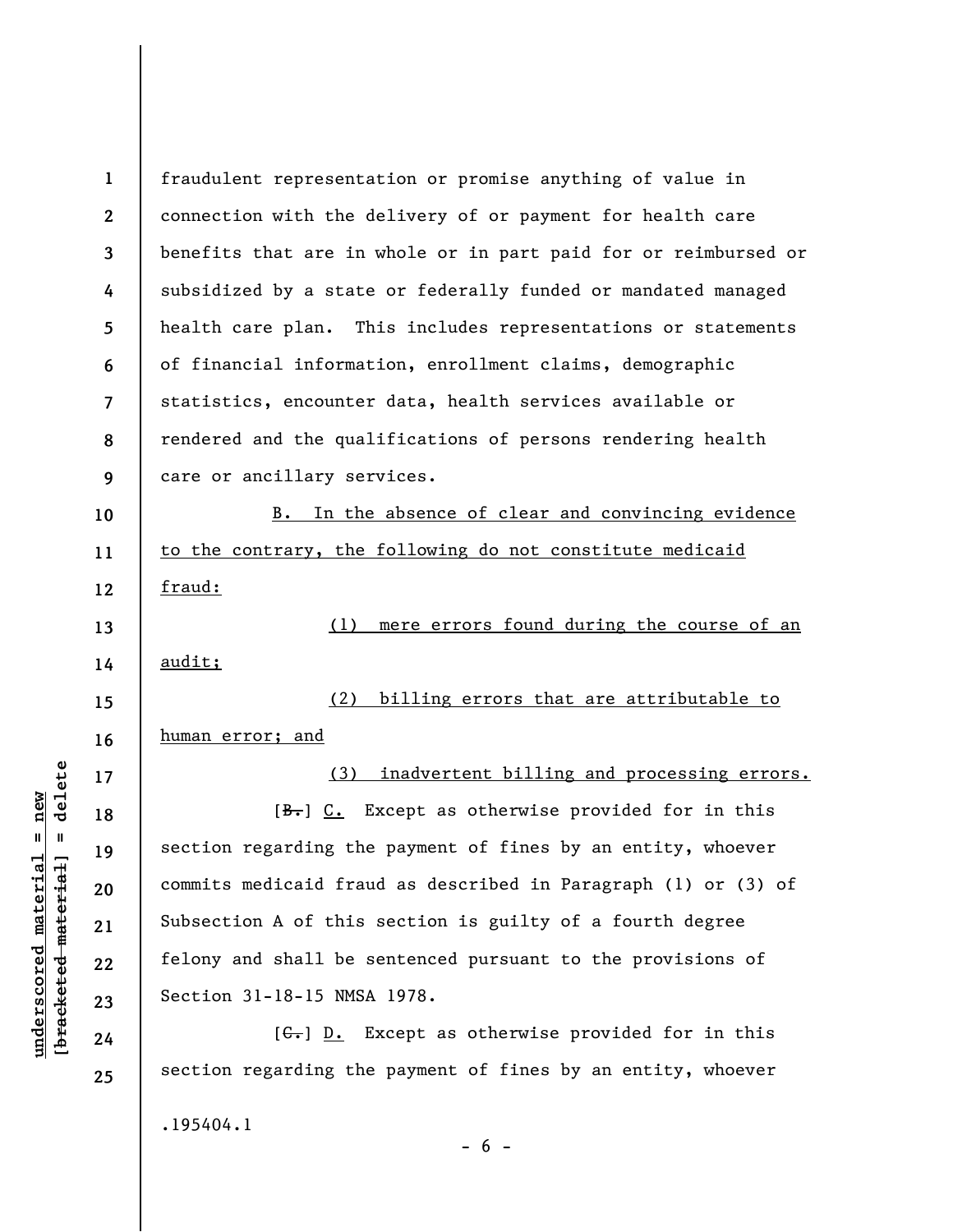| $\mathbf{1}$             | commits medicaid fraud as described in Paragraph (2) or (4) of   |
|--------------------------|------------------------------------------------------------------|
| $\mathbf{2}$             | Subsection A of this section when the value of the benefit,      |
| 3                        | treatment, services or goods improperly provided is:             |
| 4                        | not more than one hundred dollars (\$100)<br>(1)                 |
| 5                        | is guilty of a petty misdemeanor and shall be sentenced          |
| 6                        | pursuant to the provisions of Section 31-19-1 NMSA 1978;         |
| $\overline{\mathcal{L}}$ | more than one hundred dollars (\$100) but<br>(2)                 |
| 8                        | not more than two hundred fifty dollars (\$250) is guilty of a   |
| 9                        | misdemeanor and shall be sentenced pursuant to the provisions    |
| 10                       | of Section 31-19-1 NMSA 1978;                                    |
| 11                       | (3)<br>more than two hundred fifty dollars (\$250)               |
| 12                       | but not more than two thousand five hundred dollars (\$2,500) is |
| 13                       | guilty of a fourth degree felony and shall be sentenced          |
| 14                       | pursuant to the provisions of Section 31-18-15 NMSA 1978;        |
| 15                       | more than two thousand five hundred<br>(4)                       |
| 16                       | dollars (\$2,500) but not more than twenty thousand dollars      |
| 17                       | (\$20,000) [shall be] is guilty of a third degree felony and     |
| 18                       | shall be sentenced pursuant to the provisions of Section         |
| 19                       | 31-18-15 NMSA 1978; and                                          |
| 20                       | (5) more than twenty thousand dollars                            |
| 21                       | (\$20,000) [shall be] is guilty of a second degree felony and    |
| 22                       | shall be sentenced pursuant to the provisions of Section         |
| 23                       | 31-18-15 NMSA 1978.                                              |
| 24                       | $[\theta_{\tau}]$ E. Except as otherwise provided for in this    |
| 25                       | section regarding the payment of fines by an entity, whoever     |
|                          | .195404.1                                                        |
|                          |                                                                  |

## $[**bracket eted metert et**] = **del et e**$ **[bracketed material] = delete**  $underscored material = new$ **underscored material = new**

7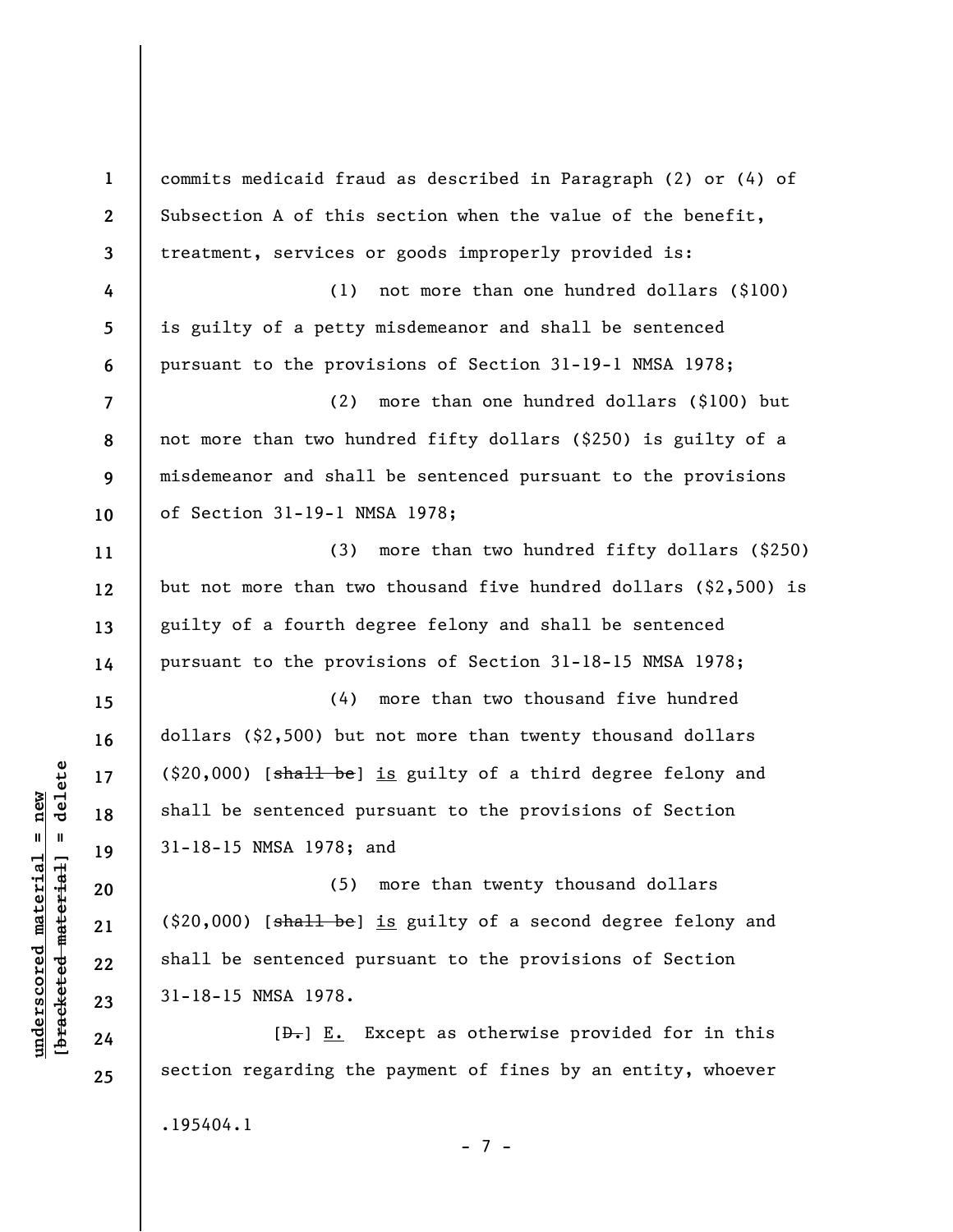commits medicaid fraud when the fraud results in physical harm or psychological harm to a recipient is guilty of a fourth degree felony and shall be sentenced pursuant to the provisions of Section 31-18-15 NMSA 1978.

 $[E-] F.$  Except as otherwise provided for in this section regarding the payment of fines by an entity, whoever commits medicaid fraud when the fraud results in great physical harm or great psychological harm to a recipient is guilty of a third degree felony and shall be sentenced pursuant to the provisions of Section 31-18-15 NMSA 1978.

 $[F-]$  G. Except as otherwise provided for in this section regarding the payment of fines by an entity, whoever commits medicaid fraud when the fraud results in death to a recipient is guilty of a second degree felony and shall be sentenced pursuant to the provisions of Section 31-18-15 NMSA 1978.

 $[G<sub>1</sub>]$  H. If the person who commits medicaid fraud is an entity rather than an individual, the entity shall be subject to a fine of not more than fifty thousand dollars (\$50,000) for each misdemeanor and not more than two hundred fifty thousand dollars (\$250,000) for each felony.

 $[H<sub>1</sub>]$  I. The unit shall coordinate with the human services department, department of health and children, youth and families department to develop a joint protocol establishing responsibilities and procedures, including prompt .195404.1

 $\frac{1}{2}$  intereted material = delete **[bracketed material] = delete**  $underscored$  material = new **underscored material = new**

**1** 

**2** 

**3** 

**4** 

**5** 

**6** 

**7** 

**8** 

**9** 

**10** 

**11** 

**12** 

**13** 

**14** 

**15** 

**16** 

**17** 

**18** 

**19** 

**20** 

**21** 

**22** 

**23** 

**24** 

**25** 

- 8 -